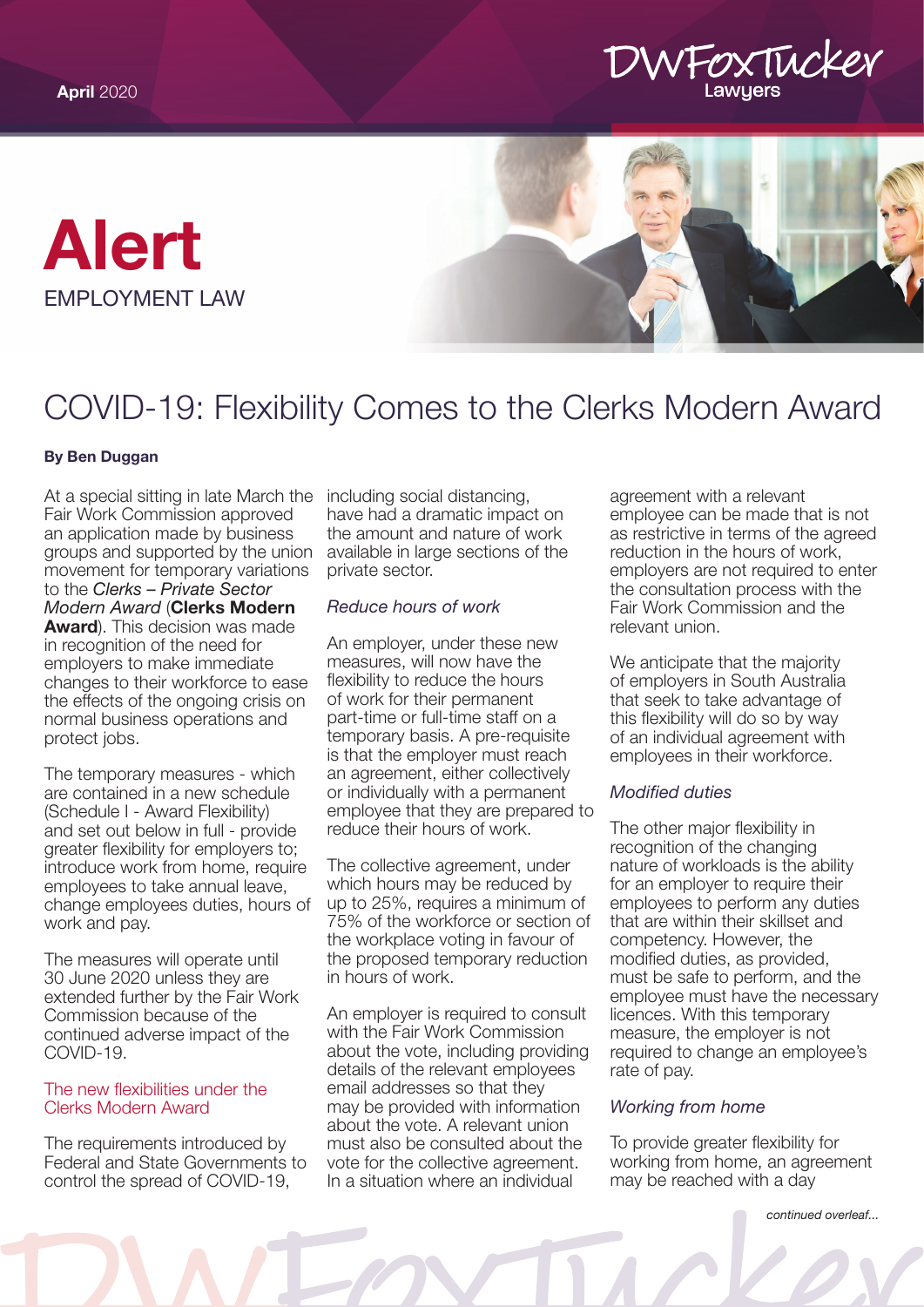

employee to change the span of their ordinary hours of work to the following:

- 6am and 11pm, Monday to Friday.
- 7am and 12.30pm, Saturday.

The increased span of hours for day employees will enable ordinary hours of work to be performed over a greater span, including later at night. This will be convenient for some employers, particularly where their employees are parents that will need to manage the homeschooling of their children when schools implement this measure next term in South Australia.

# *Leave*

The temporary measures also provide greater flexibility for employers requiring their employees to take annual leave because of the reduction or absence of work.

An employer is normally required to provide an employee with at least four weeks notice to take annual leave because of a close-down of its operations (think Christmas vacation period). The ability of an employer to require an employee with excessive annual leave to take such leave is even more restrictive with the need to provide at least eight weeks in such circumstances. *Conclusion*

In recognition of the need for employers to be able to respond rapidly to the impact on workflows due to the restrictions imposed by Governments, these notice periods have been shortened temporarily. The notice employers must now

provide to employees of the need to take annual leave as part of a close-down of its operations has been reduced to one week. Additionally, an employer and the employee may agree to an even shorter period of notice for the taking of annual leave in a closedown situation. An employer who utilises this option must provide an employee with unpaid leave if they do not have sufficient annual leave to cover the entire period of the close-down. Similarly, the notice that an employer is now required to provide to an employee who has excessive annual leave has been reduced to one week. Employers that take advantage of this flexibility and direct employees to use their excessive annual leave are unable to leave them with an annual leave balance of less than two weeks.

An ability to take 'partial' annual leave is also available under these temporary measures. This will be attractive to many private sector employers whose cash flows have been adversely impacted by the requirements introduced by Governments to control the spread of COVID-19.

We anticipate that many South Australian employers will take advantage of this temporary measure over the next few months because of the overall reduction and fluctuation of workflows.

The temporary measures introduced to the Clerks Award, which covers a large number of employees in South Australia, has been welcomed by the Government, business groups and the union movement.

Greater flexibility now exists for employers to manage their workforce in response to the dramatic economic and social consequences of COVID-19.

Should you wish to discuss how your business can take advantage of these temporary measures, please contact our Employment Law expert Ben Duggan.



MORE INFO **Ben Duggan Director** p: +61 8 8124 1881 ben.dugga[n@dwfoxtucker.com.au](mailto:ben.duggan%40dwfoxtucker.com.au%0D?subject=)

#### DW Fox Tucker Lawyers L14, 100 King William Street, Adelaide, SA 5000 p: +61 8 8124 1811 e: info@dwfoxtucker.com.au dwfoxtucker.com.au

COMMERCIAL | CORPORATE | DISPUTES | FAMILY | INSOLVENCY | TAX | HOSPITALITY | IP | PROPERTY | ENERGY | RESOURCES EMPLOYMENT | WORKERS COMPENSATION | SELF INSURANCE | RISK MANAGEMENT | INSURANCE | WILLS | ESTATE PLANNING

*Disclaimer: The information contained in this communication does not constitute advice and should not be relied upon as such. Professional advice should be sought prior to any action being taken in reliance on any of the information.*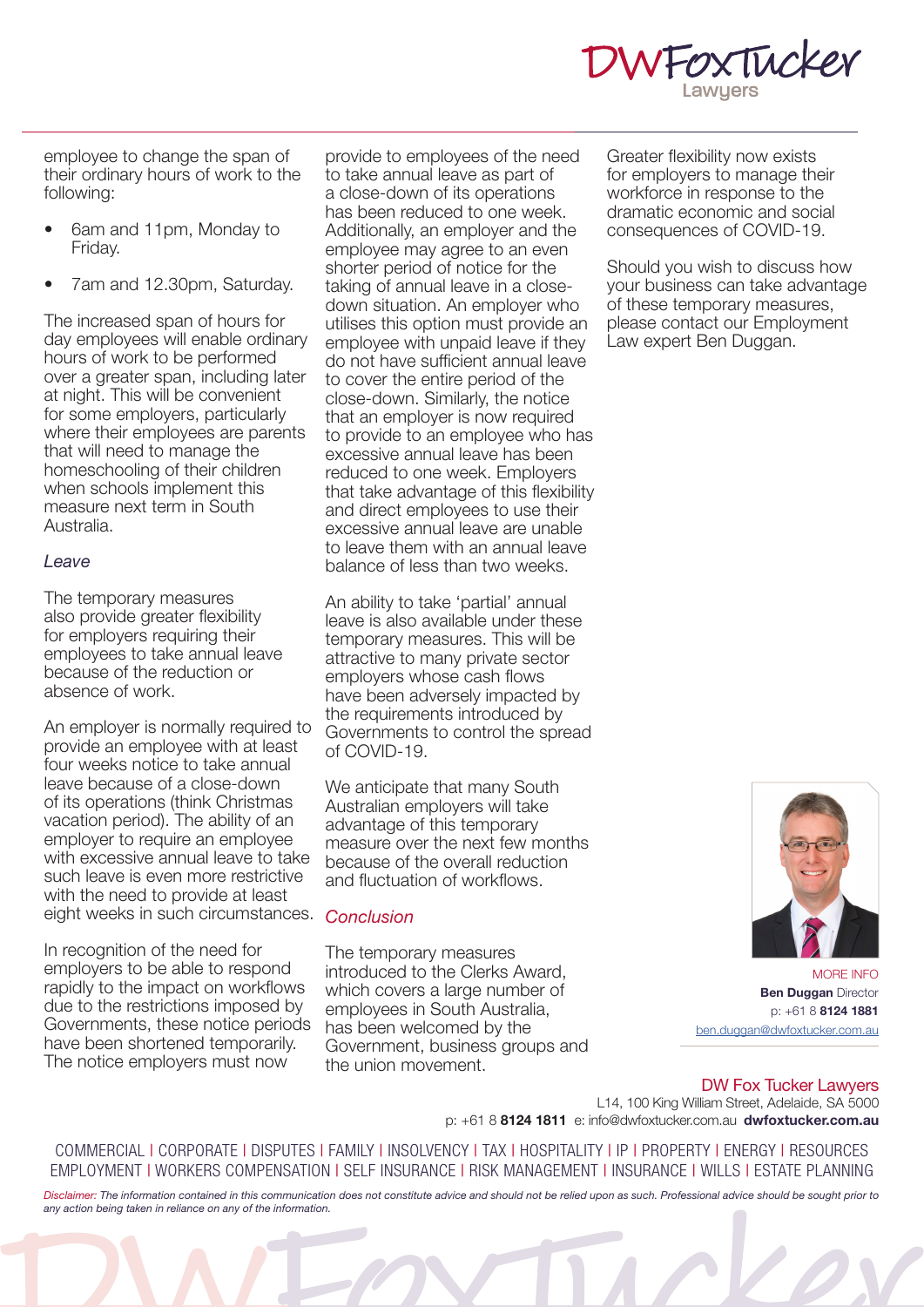#### [Sched I inserted by PR717900 ppc 28Mar20]

I.1 The provisions of Schedule I are aimed at preserving the ongoing viability of businesses and preserving jobs during the COVID-19 pandemic and not to set any precedent in relation to award entitlements after its expiry date.

FOXTINCKEN

I.1.1 Schedule I operates from 28 March 2020 until 30 June 2020. The period of operation can be extended on application to the Fair Work Commission.

I.2 During the operation of Schedule I, the following provisions apply:

I.2.1 Operational flexibility

(a) As directed by their employer, where necessary an employee will perform any duties that are within their skill and competency regardless of their classification under clause 15—Classifications and Schedule B—Classifications, provided that the duties are safe, and that the employee is licensed and qualified to perform them.

(b) An employer must not reduce an employee's pay if the employee is directed to perform duties in accordance with clause I.2.1.

I.2.2 Part-time employees working from home

Instead of clause 11.5 (Part-time employment), an employer is required to roster a part-time employee who is working from home by agreement with the employer, for a minimum of 2 consecutive hours on any shift.

I.2.3 Casual employees working from home

Instead of clause 12.4 (Casual employment), an employer must pay a casual employee who is working from home by agreement with the employer, a minimum payment of 2 hours' work at the appropriate rate.

I.2.4 Ordinary hours of work for employees working from home

(a) Instead of clause 25.1(b) (Ordinary hours of work (other than shiftworkers), for employees working from home by agreement with the employer where an employee requests and the employer agrees, the spread of ordinary hours of work for day workers is between 6.00 am and 11.00 pm, Monday to Friday, and between 7.00 am and 12.30 pm on Saturday.

(b) Day workers are not shiftworkers for the purposes of any penalties, loadings or allowances under the award, including for the purposes of clause 28.

(c) The facilitative provision in clause 25.2 (Ordinary hours of work (other than shiftworkers)), which allows the spread of hours to be altered, will not operate for the employees referred to in clause I.2.5(e).

I.2.5 Agreed temporary reduction in ordinary hours

(a) An employer and the full-time and part-time employees in a workplace or section of a workplace, may agree to temporarily reduce ordinary hours of work for the employees in the workplace or section for a specified period while Schedule I is in operation.

(b) At least 75% of the full-time and part-time employees in the relevant workplace or section must approve any agreement to temporarily reduce ordinary hours.

(c) For the purposes of clause I.2.5(a), ordinary hours of work may be temporarily reduced:

(i) For full time employees, to not fewer than 75% of the full-time ordinary hours applicable to an employee immediately prior to the implementation of the temporary reduction in ordinary hours.

(ii) For part-time employees, to not fewer than 75% of the part-time employee's agreed hours immediately prior to the implementation of the temporary reduction in ordinary hours.

(d) Where a reduction in hours takes effect under clause I.2.5(a), the employee's ordinary hourly rate will be maintained but the weekly wage will be reduced by the same proportion.